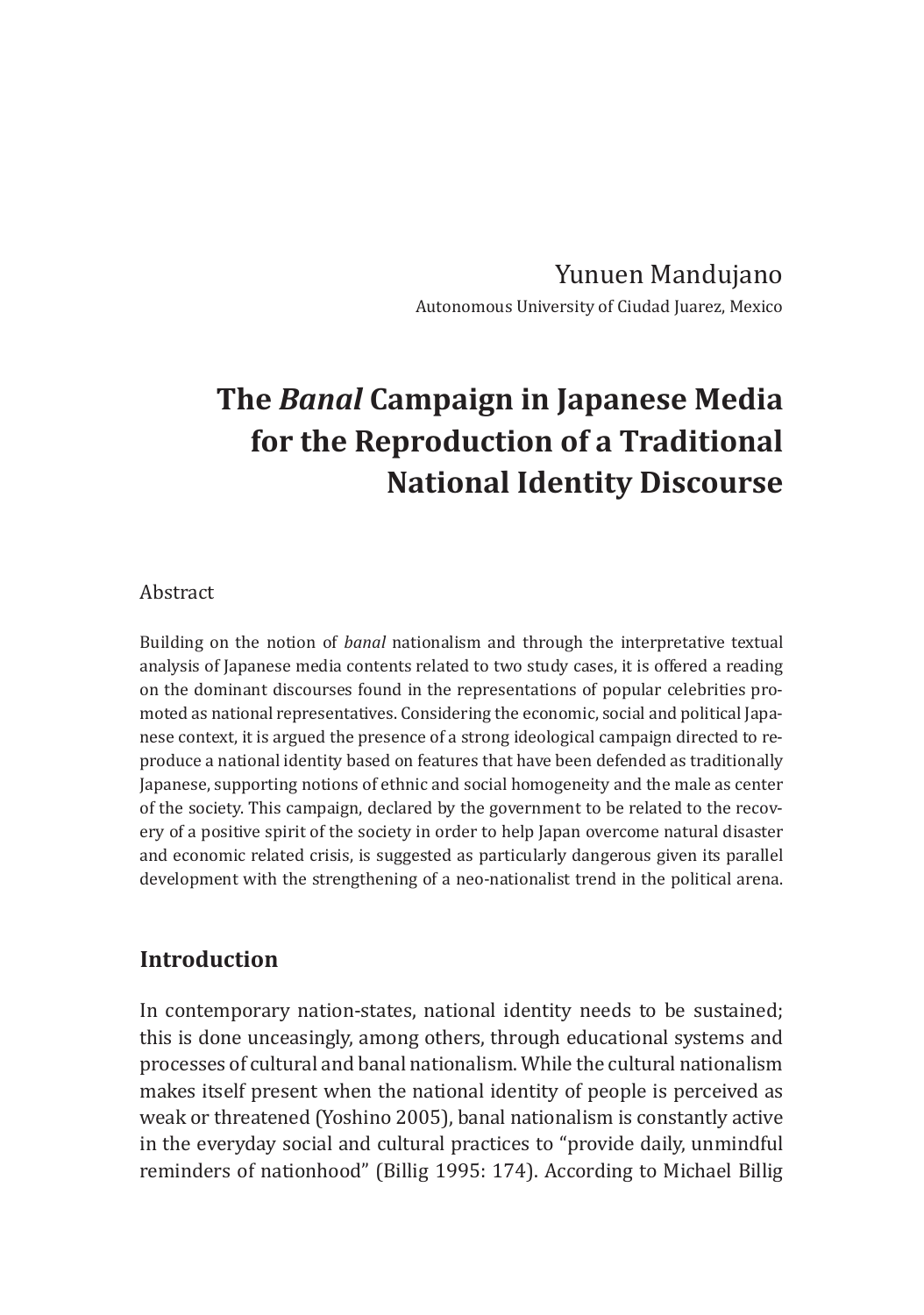(1995), in established nation-states, people are exposed to a recurrent *flagging* of nationhood, which implants habits and beliefs in their minds – making them appear as part of the natural order – and shaping their world imaginaries, keeping the national sentiment latent, so it can be exploited as needed.

Nowadays, among the most important instruments for this flagging are the media and the cultural products of mass consumption that invade the daily life of people concealing their ideological implications behind the *banality* of their function as 'plain entertainment'. In Japan, a country that "has one of the highest rates of media consumption in the world" (Galbraith & Karlin 2012: 10), the contents are dominated by a native type of celebrities known as *tarento.* These are essential for the dynamic of national economy because, as Lukács (2010: 45) says, they are "all-powerful currencies". They appear in as many contents and perform as many roles as their popularity allows. Their relevance for Japanese media and corporations is such that, periodically, the recognition and influence that each and every of the more than two thousand celebrities is measured by the *tarento power index*<sup>1</sup> *.* Even though the index has the aim to serve the economic elites in their election of the *tarento* who most benefits can bring to their cause, it also implies the influence that such *tarento* can have to reproduce ideologies besides the one of consumption.

During the last years, there has been a tendency in Japanese media to give the title of "national representatives" to those *tarento* with a high index and then involve them in a discourse that highlights features of a *Japaneseness* that is considered traditional and reminiscent of the ideas of cultural.

## **The Politics of** *Cool Japan***, from Economic to Ideological Aims**

The *nihonjinron* had its peak during the decades of the 1970s and 1980s defending a set of unique features to be found in Japanese society, under the basic premises of a universal homogeneity among Japanese and the "equivalency and mutual implications among land, people (that is race), culture and language" (Befu 2001: 71). Japan was said to be a traditional-

 $1$  This index is produced every three months since the year 2008 by the Japanese marketing firm Architect Co. Ltd. See http://www.talentsearch.jp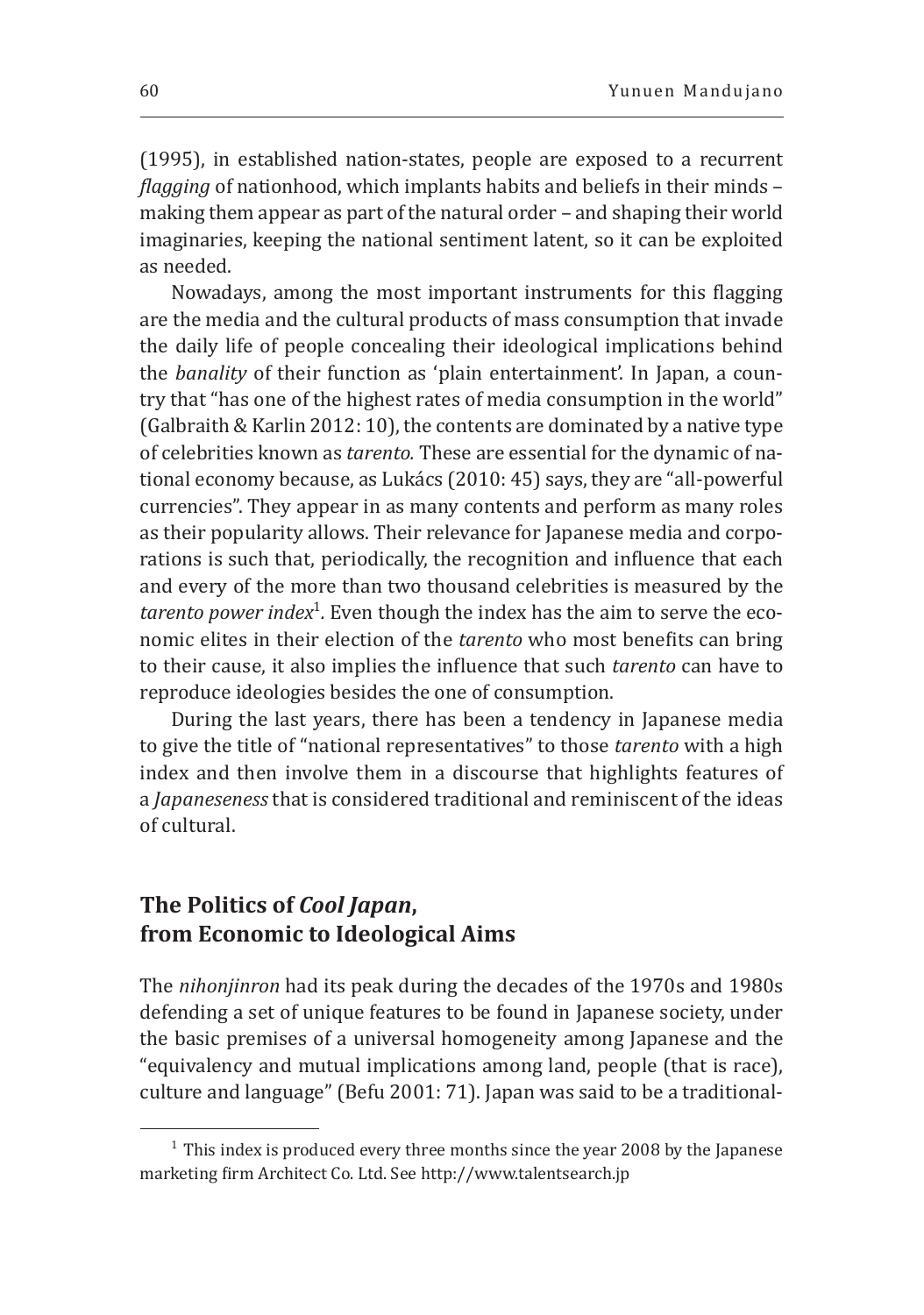ly vertical and paternalistic society in which the relations among people were always group-oriented and hierarchically defined, setting a frame or boundary for individuals to locate themselves and determine the type of behavior that had to be shown and that largely privileged the public virtues over personal desires (Nakane 1973). These features were promoted as the reason behind the successful Japanese recovery after the defeat in the Pacific War, having as key the figure of the *salaryman –* the man who worked at the office of some Japanese corporation and dedicated most of his time and energy to fill the needs of his company and, by extension, his nation<sup>2</sup>. In this patriarchal ideology, women's contribution to society depended on their achievements as mothers and wives.

The *nihonjinron* had been propagated through literature of mass consumption; it has been installed as a genre, taking the ideas of academics, *quasi-*academics and journalists to the general public. However, by the end of the 1980s, the popularity of these contents had diminished – though they did not disappear – and society was showing features deviating from that *Japaneseness* model. In the mid of a bubble economy, the figure of the *office lady* became the counterpart of the *salaryman* and symbolized the economic power won by young single women in those years. But, in 1990, the economic bubble exploded and the country entered a recession that would last for more than a decade; soon, the right-wing ideological leaders began to blame the situation in the change from a paternalist to a maternal society, which they identified by its "narcissistic and hedonistic consumer culture" (Yoda 2000: 866).

At the beginning of the twenty-first century, Japan's economy was still suffering, there were growing social and political difficulties, the country did not have a powerful army, and its position as Asia leader was threatened by the accelerated industrialization of other nations in the region. In this context, the national pride of Japanese people was in danger. At that time, the admiration of Japanese popular culture abroad opened a new possibility of inspiration for Japanese elites; and, slowly, it was in this terrain where the flags of the national identity began to be waved.

In 2002, an article published in the North American magazine *Foreign Policy* was proclaiming that Japan was reinventing its superpower. The author argued that Japan's cultural presence in the foreign markets had been consistently growing, creating an important base of fans and

<sup>2</sup> See Vogel (1971).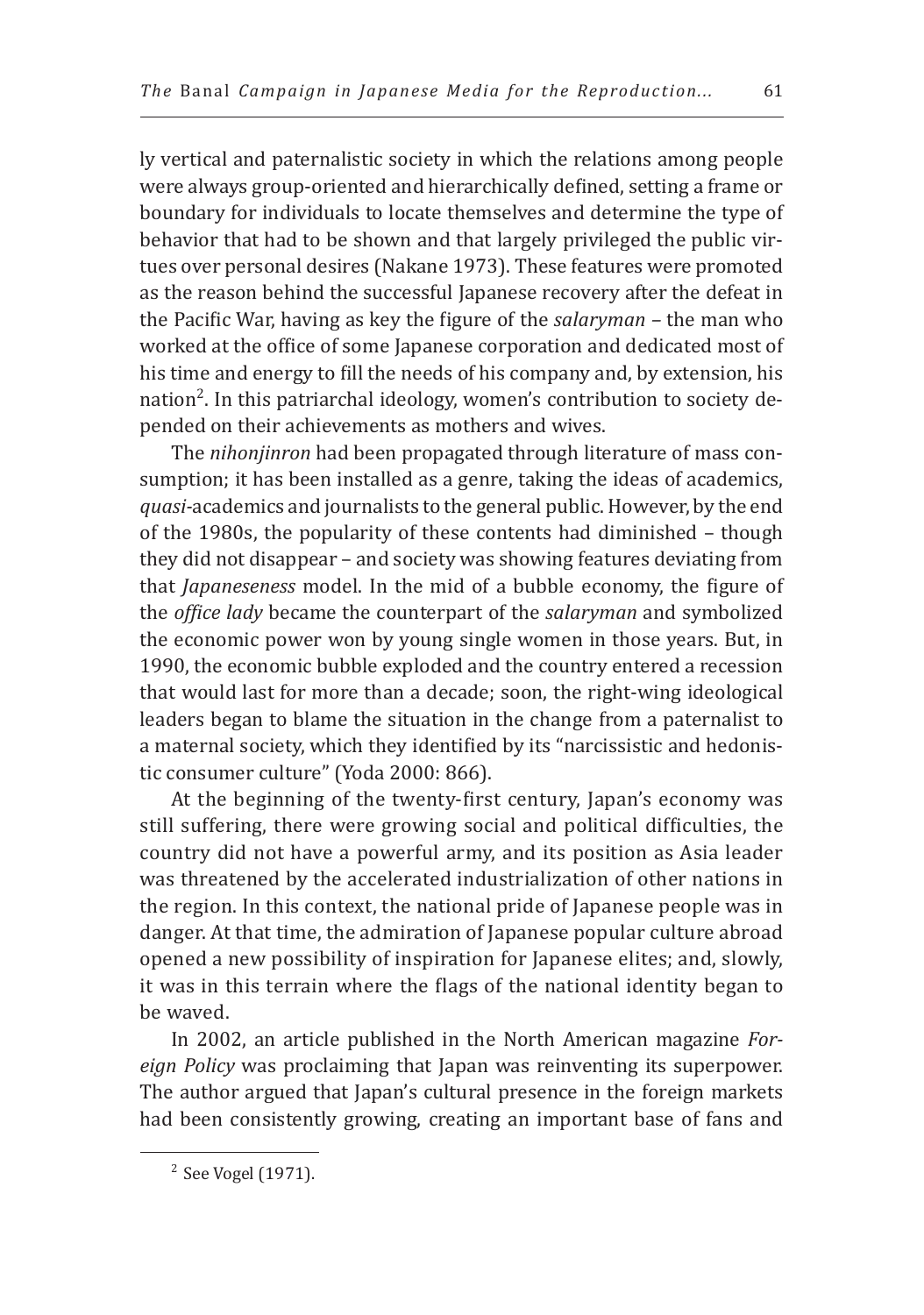consumers abroad, something that had the potential of becoming the key for Japan to recover its powerful economy and international influence (McGray 2002). Then, Japanese government began to focus its attention in the possibility of exploiting everything related to the national popular culture, which was named *Cool Japan.* 

In 2010, after a long period of planning and considerations, the Japanese Ministry of Economy, Trade and Industry (METI) established the Creative Industries Promotion Office under the name Cool Japan. It was to be in charge of planning and applying strategies to promote inside and outside the country a wide variety of products and industries related to Japanese culture: from fashion, music, video games, manga and television contents to architecture, antiques, crafts, computer software and services, furniture, jewelry, food products and tourism. All these were recognized as strategic sectors that should become motors for the growing of the national economy (Keizai Sangyōshō 2010). Although predominantly industrial with obvious economic aims, the government and business elites were relying on Japanese culture to appeal to international markets and increase the value of the *Japan brand* – that is, the image of the country that was associated with all the national products and services; thus, a cultural promotion campaign was inherent to the policy.

This campaign was intensified and redirected after March 11<sup>th</sup> of 2011, when the Great Eastern Japan Earthquake caused a tsunami that demolished villages, damaged the Fukushima Daiichi Nuclear Power Plant, and killed thousands of people, causing other troubles that Japanese had to face amid the emotional shock of having part of their country destroyed. Fearing a major crisis, the government noticed the need to prioritize the involvement of Japanese people in the plans of revitalization of both the disaster zone and the economy – and, arguably, to keep them away from reacting against the government itself. On these aims, it became crucial to strengthen the national identity and make people recover their national pride.

The Cool Japan Advisory Council – formed by business people, scholars, journalists and representatives from the different ministries and established before the Cool Japan Office – announced a strategy meaningfully called *Creating a New Japan tying together 'culture and industry' and 'Japan and the world'* (*Cool Japan Advisory Council* 2011)*.* This plan put the stress not on the economic, but on the ideological aspect of Japanese cultural production. The council members perceived the needs and opportunities that the circumstances were offering to transfer the core of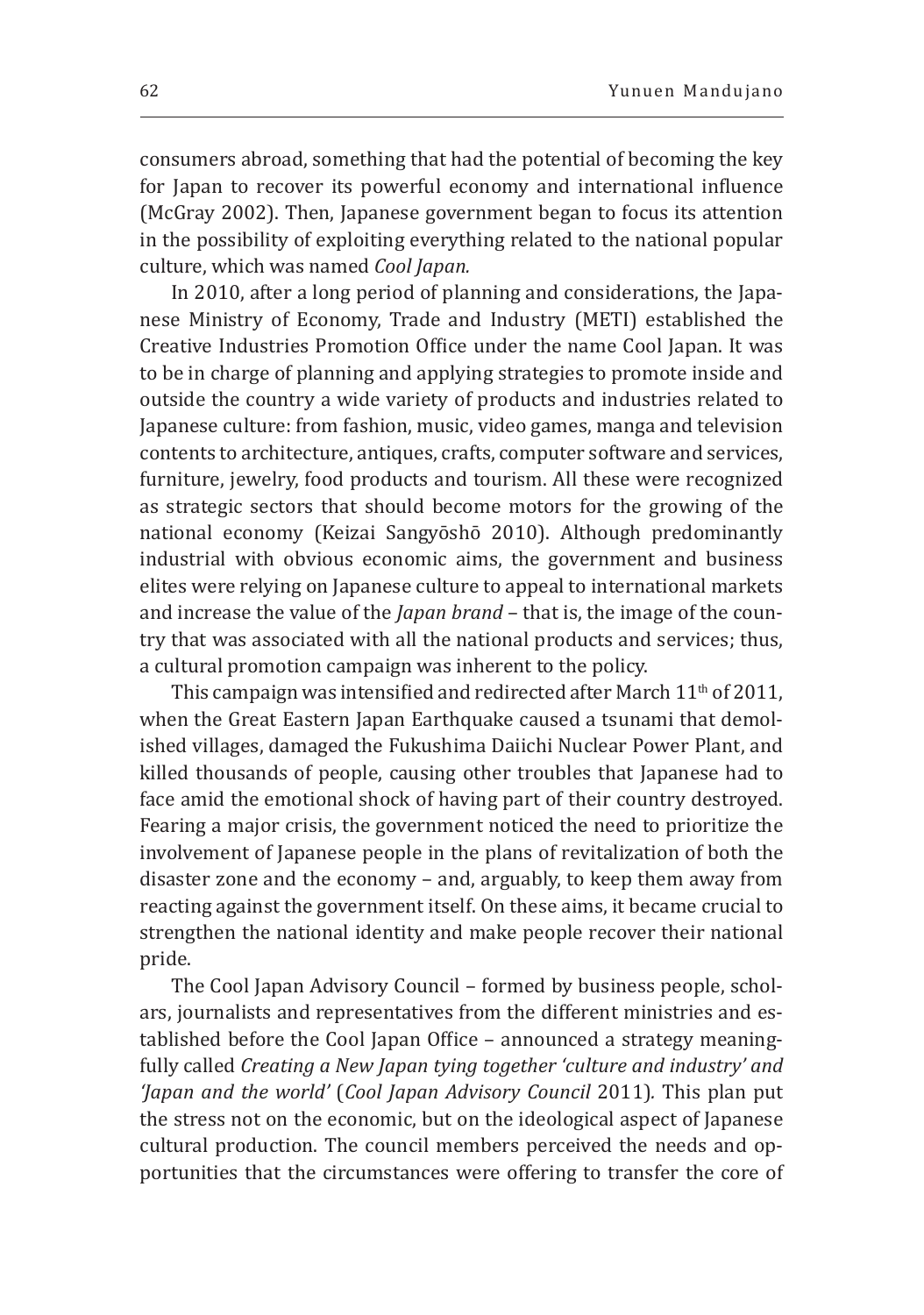the Japan brand from the *cool* to the *traditional* qualities of Japanese; this is, to humanize it. It was also an implicit hope that, by relying on those features, Japan could recreate the economic miracle of the 1960s, as it has been celebrated for years by *nihonjinron*.

[T]he spiritual strength and depth of the Japanese people as they calmly deal with the disaster is being praised by people around the world. [...] Domestically, the earthquake has had the effect of reviving 'empathy and solidarity' and a 'spirit of cooperation', qualities that traditionally existed among the Japanese people. […] At the same time, the Japanese people's strong sense of responsibility in meeting delivery schedules, teamwork, innovation, and on-the-spot capabilities have allowed quick restoration of the product supply chain. And managers and employees, who despite being affected by the disaster, continue to engage in business so as not to trouble their customers. Undoubtedly, it is such ordinary aspects of Japanese society that are the hearth of the 'Japan brand'. What is needed at this time are accurate supply of information that starts with the disaster itself and extends through to restoration, action to promote restoration of the affected regions and the revitalization of Japan, and steps to restore shine to the 'Japan brand'. […] [A] ll concerned government ministries will need to stand together in implementing relevant measures toward these ends. [...] [T]hey should return the Japanese people to the essential spirit that they traditionally possessed, while also achieving new 'evolution' (*Cool Japan Advi*sory Council 2011: 7)<sup>3</sup>.

In a short time, national media, cultural producers and corporations began numerous projects that proclaimed to be aimed at the revitalization of the affected zones and, as consequence, the image of the country in the exterior could be "restored and new fans of Japan created by broadcasting a new Japan story" (*Cool Japan Advisory Council* 2011: 14). Then, a discourse about the solidarity, sacrifice, resistance and strength of Japanese people and the love for their nation that should be expressed in actions aimed at the common interest began to be promoted in all the country and by all media. Thus, everything began to revolve around these policies and a campaign that could be called *patriotic,* this is, aimed at the recovery of Japanese pride in themselves and their country. However, as Billig (1995) argues, even when many academics and ideological leaders defend patriotism as a necessary, beneficial and defensive sentiment, while condemning nationalism as an aggressive and irrational force, in practice they get the same results.

 $3$  The original emphasis found in the source has been respected.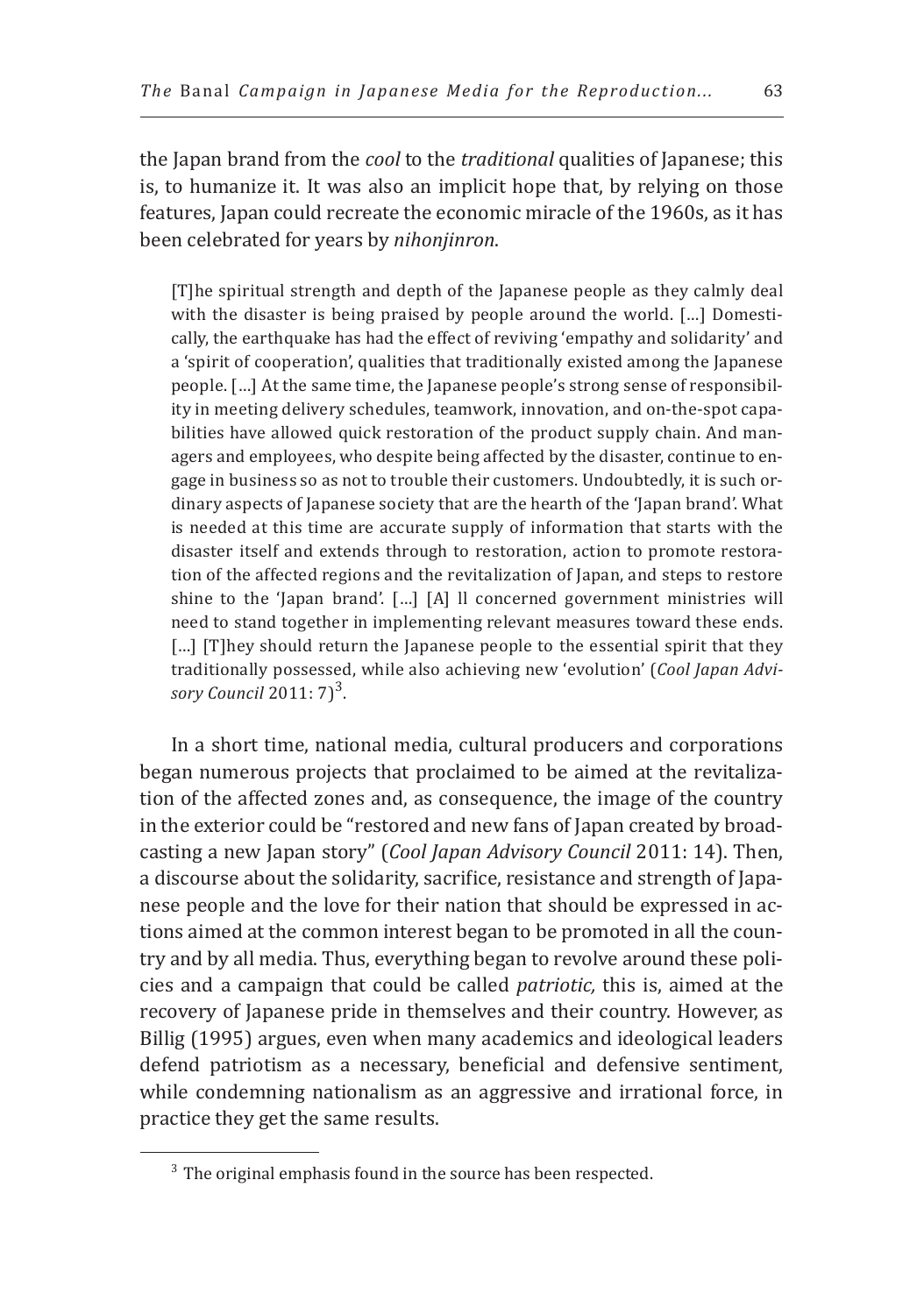## **Pop Idols Waving the Flags of the Nation**

Between the years 2008 and 2009, in the context of the consolidation of industrial policies for the promotion of cultural national products related to the phenomenon Cool Japan<sup>4</sup>, Japanese media began to refer to Arashi – a five member male group – as national idol, arguably because it was becoming evident their dominance in the entertainment industry and their increasing acceptance among wider sectors of society, according to their increased *tarento power index*. Soon, such label began to acquire a more fundamental connotation as Arashi members began to be more and more related to national campaigns that involved not only the advertising of products or services, but also the endorsement of *Japaneseness.* 

In 2010, Arashi's national representativeness became officially acknowledged when the Ministry of Land Infrastructure Transport and Tourism (MLIT) designated the group as Ambassador of Tourism Promotion for the worldwide campaign *Japan. Endless Discovery*. The official announcement and media reports stated the expectation that Arashi, acting as the 'face of Japan' inside and outside the country, could help increase the national and international tourism. By September of the same year, the MLIT published a book aimed at the promotion of the national culture and distributed it among all elementary, middle and high schools in Japan with the explicitly stated objective of inspiring in the young generations the love for their country and the desire to work for its constant improvement (Kankōchō 2010d). The book was called *Nippon no Arashi* (Arashi of Japan) and it presented the members of the idol group 'rediscovering' their country: through essays and conversations they had with local people in different regions and among themselves, they encouraged Japanese children and teenagers to value aspects that were presented as key of Japanese culture: crafts, art, architecture, fishery, culinary culture, agriculture, welfare services, Shintoist and Buddhist practices, and entertainment. The words written in the book are very eloquent:

We have contemplated true globalization, but the best way to get close to the world is to move forward while having at the very core of ourselves the thoughts of Japan, our town, our family, ourselves. Right now, what we have to do is to be truly proud of ourselves as Japanese. In Japan, where we live, there are many people who are kind and sincere. Living in the big cities it has become difficult to see

<sup>4</sup> See Mandujano (2013).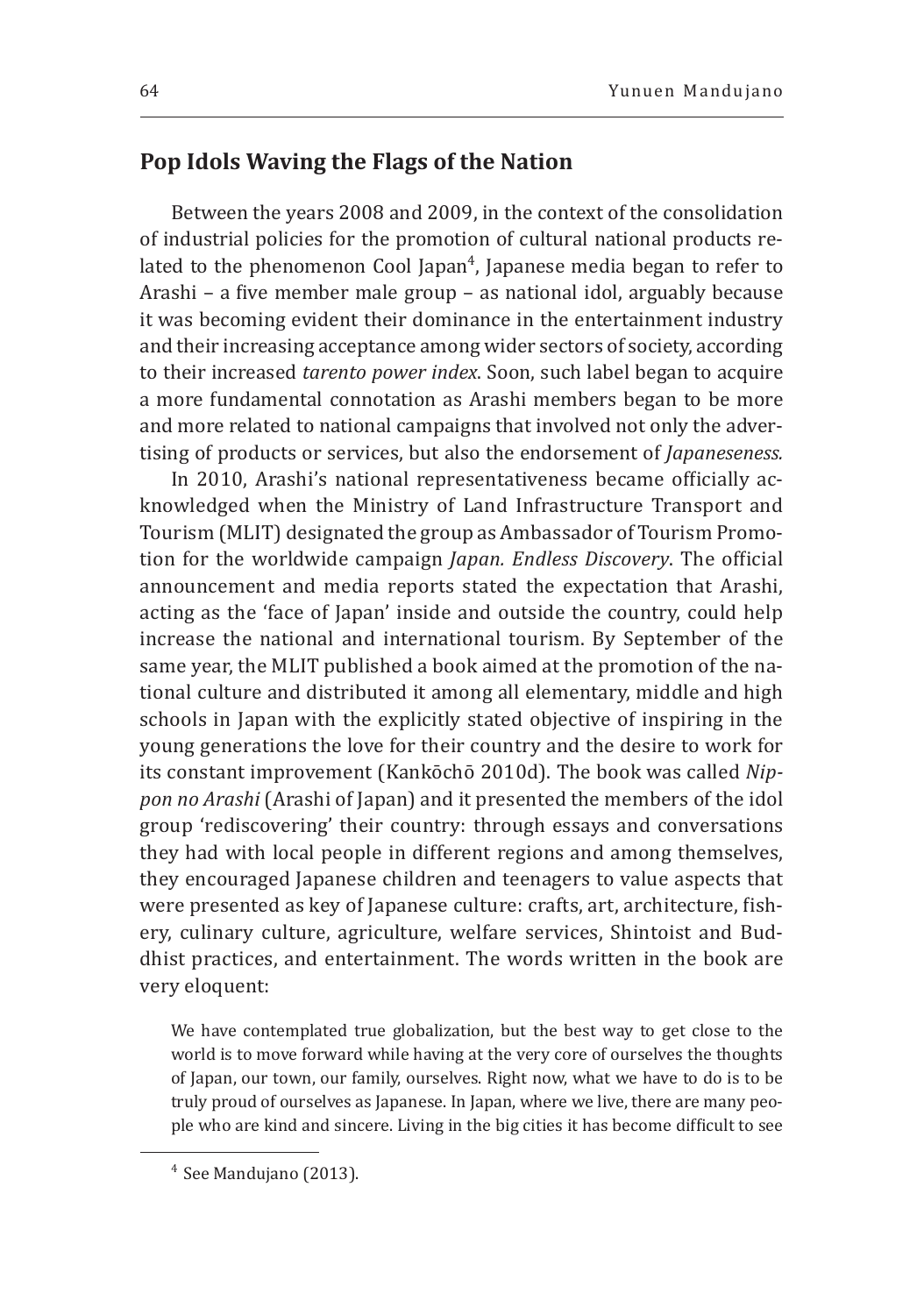that; this is why we went on a trip to reencounter those people […] and produce in Japan a storm of kindness<sup>5</sup> (Arashi 2011: 9).

On the other hand, the international campaign *Japan. Endless Discovery* began broadcasting spots around East Asia, which showed the idols inviting people – speaking in Chinese, Korean and English – to visit Japan and enjoy both 'typically Japanese' tourism spots, food and products and the 'new Japan' related to the imagery of Cool Japan.

This strategy towards the revitalization of the national tourism was two-folded: outside the country, while promoting the already popular products and conventional imagery of Japan, Arashi was expected to attract international tourists and consumers who wanted to enjoy the infrastructure, products and services as they showed in the spots; in contrast, the national campaign was deeply ideological and, besides strengthening the conventional symbolism, it was aimed at regaining the domestic interest and pride in a set of features that were said to be essential to Japanese, that is, putting the emphasis on the people.

At this point, after being named national idols by media and sanctioned as such by the government and important corporations, Arashi consolidated its popularity and influence among Japanese society; in the *tarento*  power index ranking*,* both the group and the members, individually, began to appear in the first places consistently. Since then, the representations of these idols can be seen as stimulated by the mix discourses of them as male idols and as Japanese ambassadors, implicitly suggesting that their representation of Japanese post-modern masculinity is part of a national ideal. For example, in a cover story of men-oriented magazine *GQ Japan*, the heading recites: "The day when the national idols become real good men. Today, the five-member group Arashi has become the representative of the era" (Tatsuta 2010: 37). In the same tone, this magazine designated three of the five members 'Man of the year' in the period 2008–2011.

The masculinity represented by the members of Arashi through the intertextuality of their multiple facets in Japanese media involves two levels. At first sight, they can be considered as an example of the trend of *feminization* of masculinity that has been identified by some since the 1990s (Darling-Wolf 2004, Iida 2004)*.* Indeed, they have a post-modern aspect that seeks to attract Japanese women and act as role model for young men; by this, media proposes a life style that the average citizen should have,

 $5$  All translations from Japanese to English were done by the author.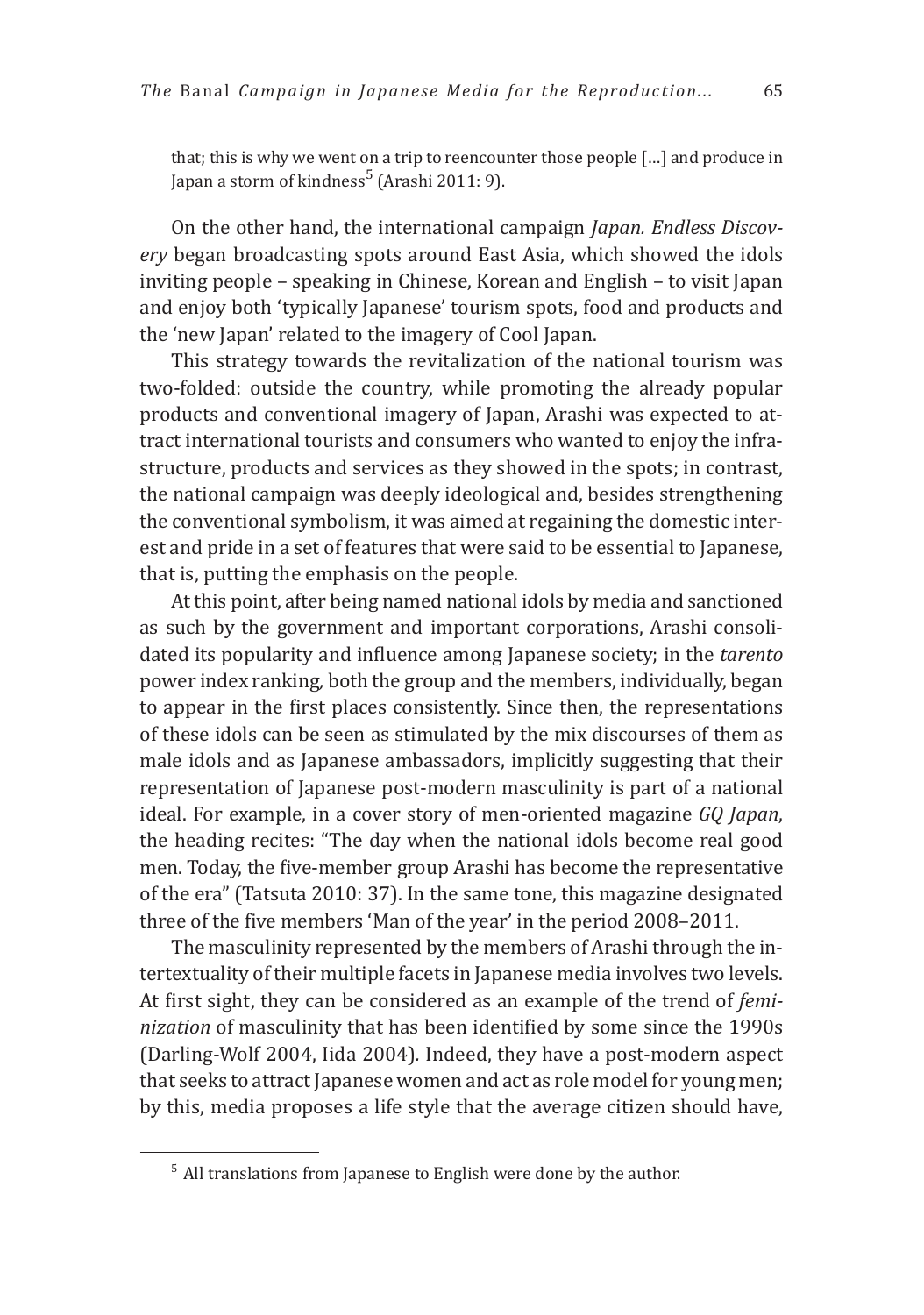inviting to the consumption of countless products and services offered in the national market. Nevertheless, in a deeper analysis of the discourses around them, it becomes clear that even when their physical appearance is opposite to the image of the iconic *salaryman,* their media representations reinforce the traditional model of masculinity: they are presented as workaholic, stoic men, respectful of the social hierarchies built on seniority, oriented to their colleagues and to the objectives of their corporation and their nation over their personal ones, and having a conservative stance regarding the gender roles.

After the policies related to Cool Japan were reinforced in 2011, the involvement of Arashi in the media representations of the nation and the national reached a new level. The members assumed a main role in the media projects destined to help the victims of the disaster and focus society towards revitalization of the country. In this way, the image and names of Arashi and its members were easily found in media contents aimed at the exaltation of Japanese qualities. Accordingly, many marketing campaigns they endorse have been charged with those messages.

The case of Arashi allows to follow the subtle and well-coordinated cooperation among Japanese government, business, media and cultural producers to produce a wide-ranging flagging of certain elements related to the national identity, a trend particularly evident since 2010 and increasingly ideological after the earthquake crisis. Many other *tarento* have also been used in this campaign, but with a different discursive focus. For example, the female counterpart of Arashi – the group AKB48 formed by dozens of girls –has been enjoying a wide success in the Japanese entertainment industry - and done fairly good in some parts of East Asia – so it has also been called a 'national' group by media. After the disaster of 2011, the members of AKB48 were also very active in charity activities for the victims of the earthquake and media reported on all of them. On December 14<sup>th</sup>, 2013, the group was presented as representative of the Japanese popular culture and performed in the banquet offered by Japanese Prime Minister Abe to the leaders of the Southeast Asian countries attending the ASEAN-Japan Summit (Sankei Digital 2013). However, the images of the group and its members have been related to the Cool Japan phenomena, representing the economic possibilities of promotion of Japanese popular culture, not the features of Japanese society. It can also be argued that inside Japan their media representations incites the idealization of a *sexualized* childish female image, whose public worth ends when she matures; this reinforces the traditional ideas of paternalist Japanese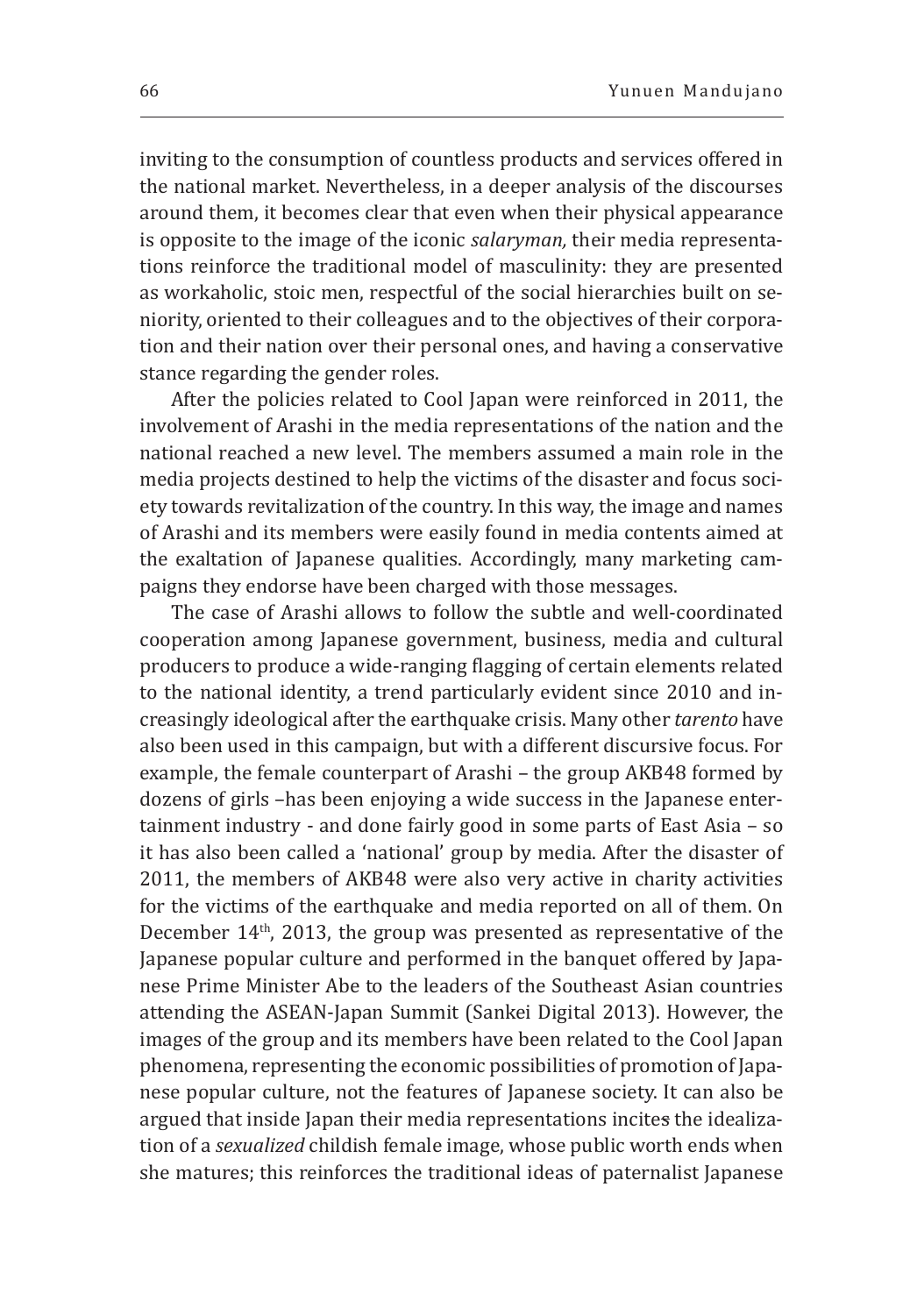society<sup>6</sup>. Nonetheless, there is another case – the national football team – that follows discourses on the national representation and the masculinity that are very close to those found in Arashi's contents.

# **The Samurai of Football: Representing the Nation, Standing for a Traditional Masculinity**

For many years, the main media sport in Japan was baseball; however, since the organization of the FIFA World Cup Korea-Japan 2002, in the context of political and economic pressures, the efforts to promote football and the need to reinforce a national identity, this sport and the national stars have become an important terrain for the negotiation of a nationalist discourse related to a dominant gender ideology.

These days, highly mediated sports play a substantial role in the production and reproduction of ideologies at local, national and international levels (Whannel 2005a). As Boyle & Haynes (2009: 107) argue, "[m]ediated sport is saturated with ideas, values, images and discourses which at times reflect, construct, naturalize, legitimize, challenge and even reconstitute attitudes which permeate wider society". Horne & Manzenreiter (2006: 15) say that "[d]ifferent states use sport for different non-sport ends – economic development and social development, nation building and signaling ('branding the nation') and to assist in economic and political liberalization […]" and that these objectives will depend on the particular context that a state is facing at one moment.

These ideological uses are the ones that can be perceived in the vast campaign to promote Japan's national football team. Two of the most representative symbols of a country's identity and sovereignty have been the national flag and the national anthem. As Hobsbawm (2000: 11) said: "they command instantaneous respect and loyalty [and] reflect the entire background, thought and culture of a nation". However, in this sense, Japan stood in limbo for more than five decades – since the defeat in the Pacific War – without having an official national flag or anthem. The

 $6$  The group has a constant rotation among its members, which is done according to a voting system among fans. The members' age range goes from teenagers to women in their twenties. However, as they get older, regardless of their popularity, they leave the group. In media, they announce this decisions as their own, but the fact is that, once they leave the group, they do not enjoy the same popularity that they had inside it.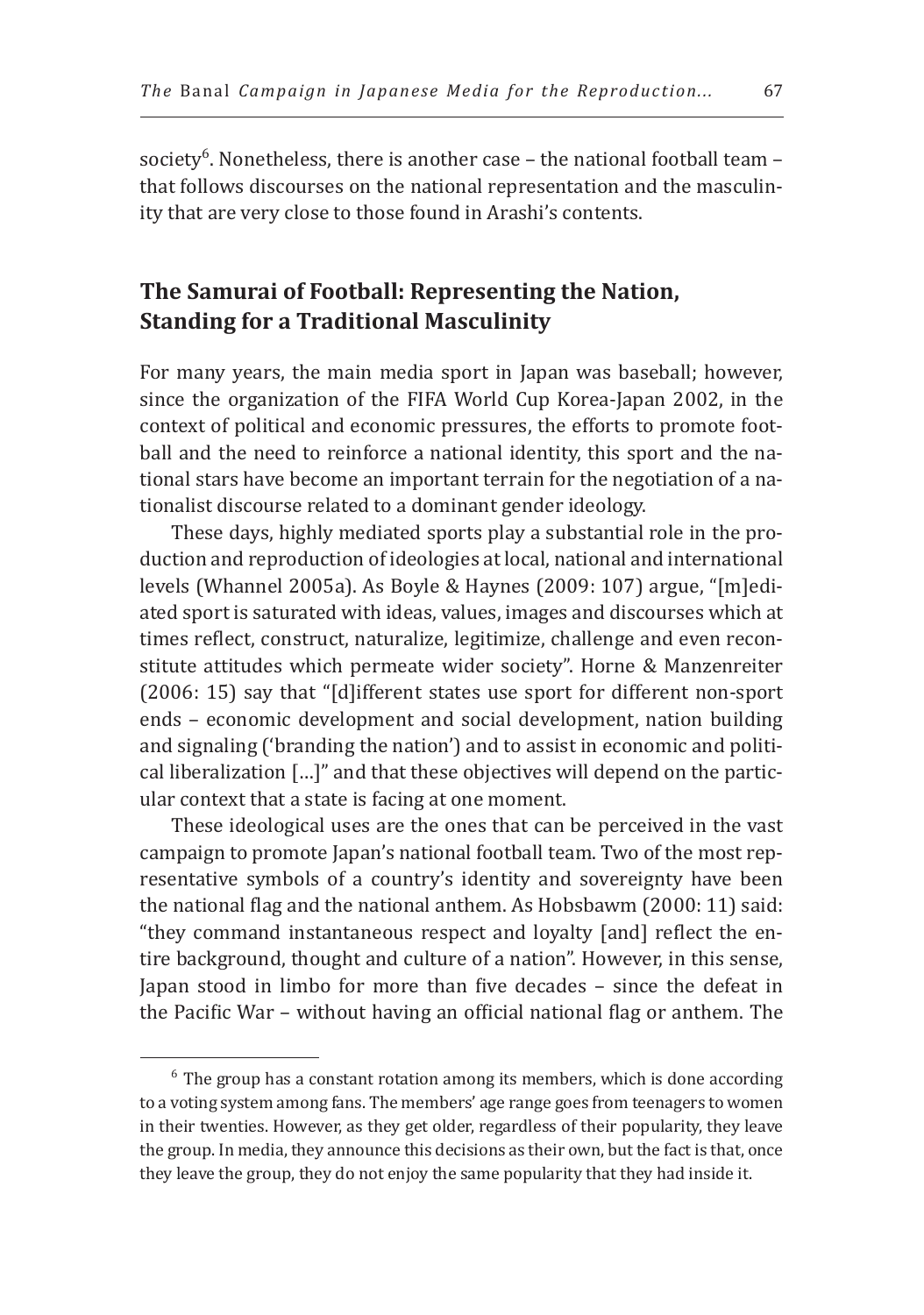Hinomaru and the Kimigayo have been cause of internal turbulence for their association with the military past of the country. Although used in different situations, they were only formally designated as national on August 9, 1999, when the Law Concerning the National Flag and National Anthem was enacted by the Diet. Nevertheless, many individuals and groups have resisted their use, particularly in schools where these symbols have begun to be specifically promoted as part of a campaign to nurture the respect and love for Japan that is considered as a neo-nationalist trend (Hongo 2007; Itoh 2001; Rosenbluth, Saito & Zinn 2007).

Amid this context where the use of the national symbols in civic events and public places is immersed in controversy, international football settings have been promoted as a less problematic ground for people, media and other elite groups to make an active, evident and prideful use of them, butdisguising the *nationalist* insinuations. Football gives people a chance to go to the stadiums and proudly wave the Hinomaru and sing the Kimigayo along with the players because the situation *demands* such demonstration of national support. At the same time, sponsors, media and government can beckon the expression of those sentiments under the assumption that they are not raising a *dangerous and violent* nationalistic passion, but only encouraging an enthusiastic manifestation of the sense of belonging and a *healthy* fighting spirit in the context of a sport battle, framed in and contended by the 'fair play' philosophy of football – although, in practice, it has been the detonator of nationalist and racist sentiments around the world.

Although Michael Billig (1995) agrees that sports actually provide symbolic models of war and Shimizu Satoshi (2002) argues that, in the case of the Japanese football team's participation in the FIFA World Cup of 1998, the media played an active role in reproducing nationalist attitudes, Manzenreiter & Horne (2002) warn about taking the other extreme and overestimating the nation-related hostility present behind football followers. Thus, it is relevant to examine the current football-related media contents in the contemporary context of Japan.

Since the World Cup of 2002, Japan's audience for the games of the national team reached historical numbers up to 66.1 percent of population, plus the people who went to the stadiums to support the team. This tendency continued during the next two World Cups of years 2006 and  $2010<sup>7</sup>$ , which was linked to the inclusion of a particular sector of population in the promotion strategies of media and sponsors: women.

<sup>7</sup> See Video Research (2010).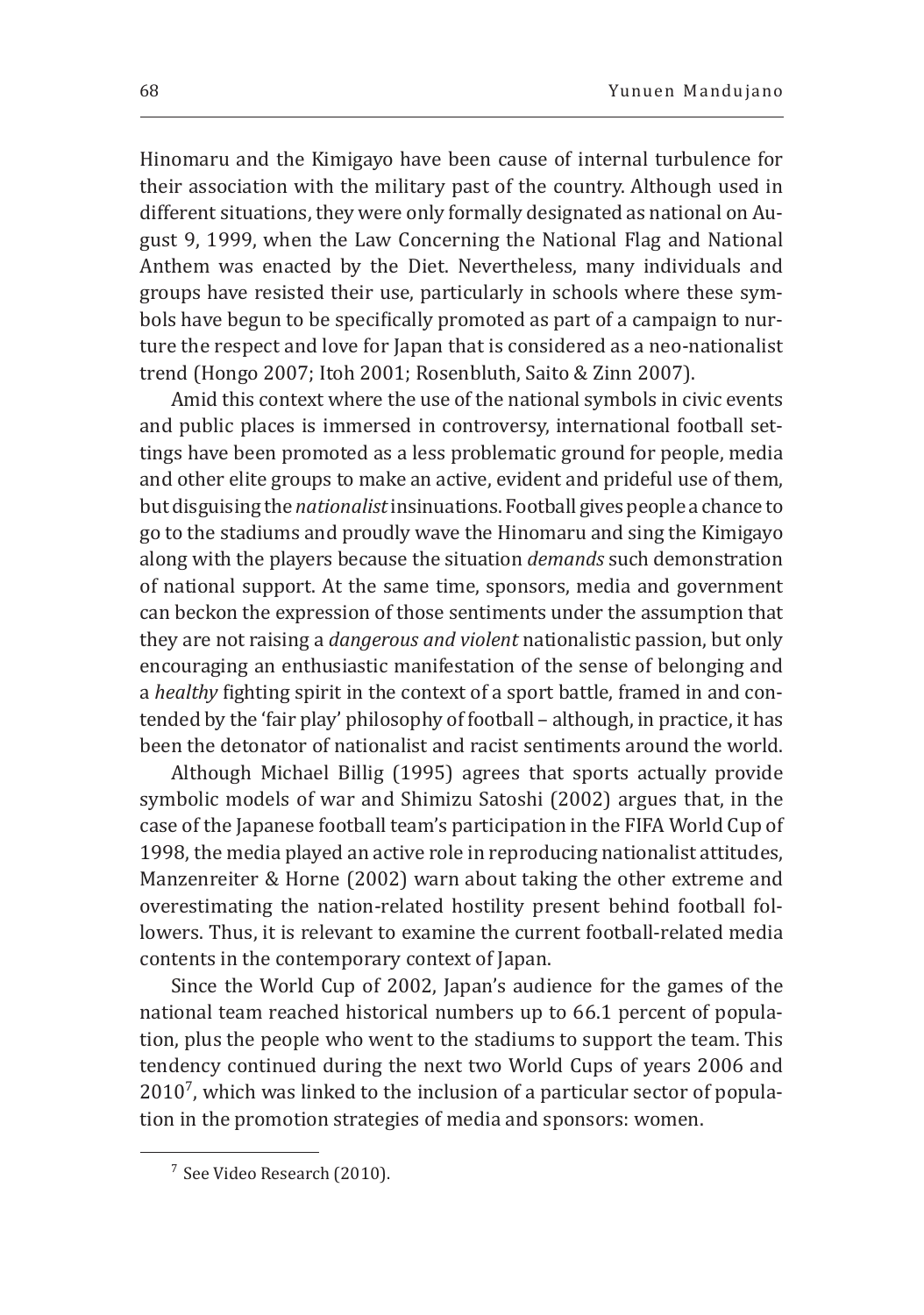According to the research of Manzenreiter & Horne (2002: 22) in the context of the World Cup 2002, the national team players were intentionally turned "into a commodity for a young and wealthy female audience [that was] in the position to define dominant concepts of masculinity and to impose role models on their male contemporaries". Through the analysis of the statistics of national audience for the total of games of World Cups 2002, 2006 and 2010 – not just those of the Japanese team – and the eliminatory and friendly games of the national team (Video Research 2010), it can be suggested that, more than a reflection of the popularity of football in itself implied the popularity of the national team and the players themselves. This situation has been sustained by the marketing and media coverage around the star players and the concept of the national team.

The five major commercial television corporations began broadcasting regular shows dedicated exclusively to football – or to the Japanese players – but having a hybrid format between sports and variety shows: they present Japanese players in a very personal and affable way, while giving some relevant information about their performance and their teams' performance. The offer of pay per view non-Japanese football contents depends on the participation of a Japanese player, being Germany's Bundesliga the one receiving more promotion given the fact that many Japanese are playing there. In printed media, more than a dozen of football magazines began to be published following the same trend of television contents. In this way, the media power of some players has grown so significantly that they have shifted from sporting contents to entertainment and general information: it has become a common practice to present them as guests in variety and news programs, as actors in dramas, or as models and idols in entertainment and fashion magazines. Beyond the sponsor related campaigns, there has also been a significant increase in the corporations that hire players instead of *tarento* to promote their products.

In this way, some players have become images continuously present in media, reaching sectors of society not interested in football. By 2011, when the national team won the Asia Cup against South Korea - a rivalry that, obviously, has more implications than football – the promotion of the national stars, among them many young players who had recently been signed by European teams, was increased and followed a very similar symbolic construction than the one of the idols previously analysed.

The dominant discourse found in the intertextuality of these contents follows two lines: one directed to strengthen the national pride, another to reproduce a model of masculinity represented by the players. In the first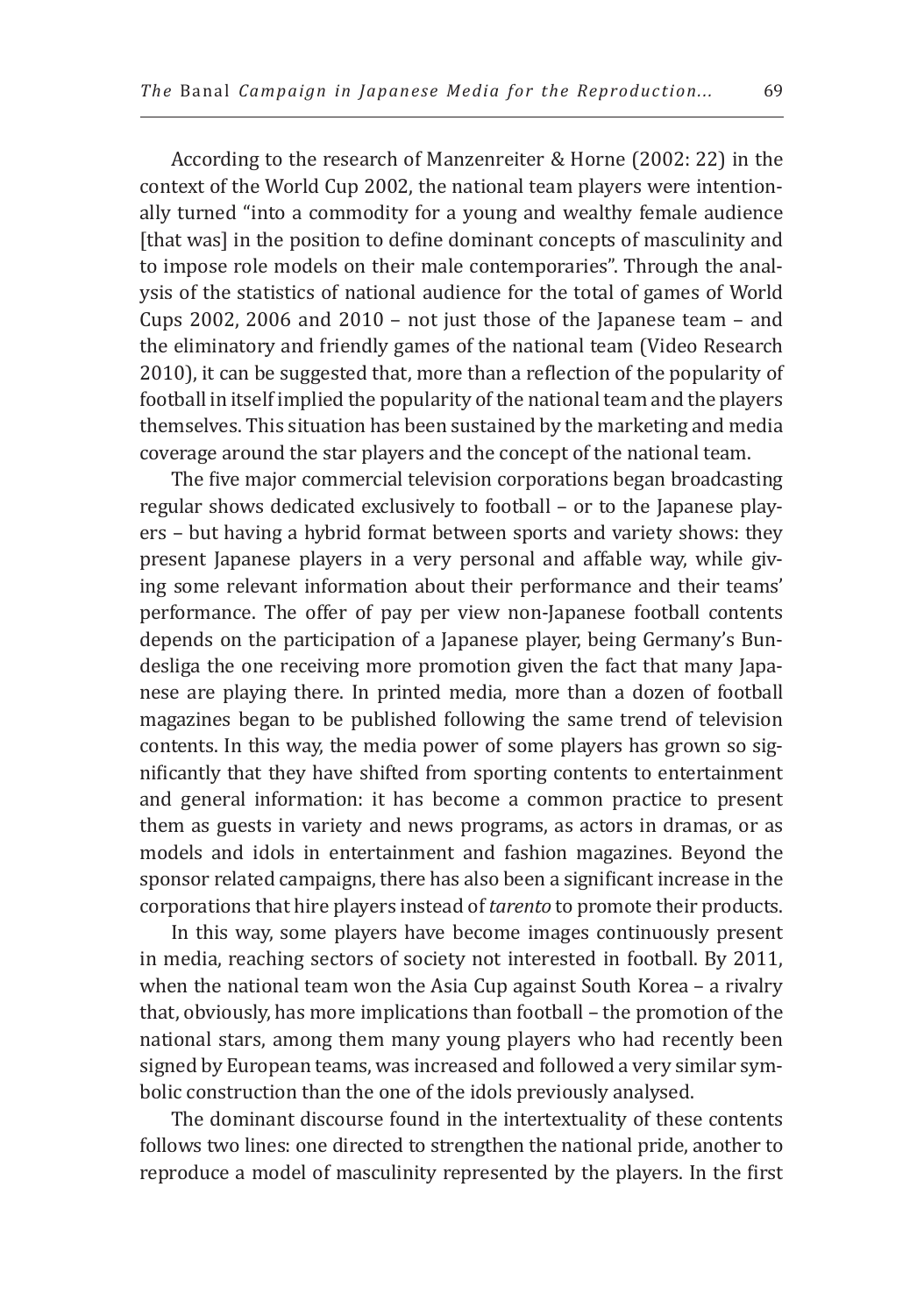case, there is a manifest reiteration of the qualities – and weaknesses – that *Japanese* players have in an international context; the reasons for their fail or success is generalized in terms of ethnicity, linking physical and cultural attributes to a notion of 'race', as if those were part of a genetic and emotional composition of all Japanese players, thus, assuming homogeneity among them. It is important to say that media present both foreigners and nationals using the same kind of discourse; however, the opinions of the foreigners – players, coaches, fans, commentators, etc. – are usually shown only when they imply the recognition to those attributes in a positive way, while the comments of locals use to be more critical. Nonetheless, this criticism reflected in media by nationals, which becomes a self-criticism through the homogeneity implications, is lessened by the ever-present concept of *ganbaru*, which implies to do an extreme effort in order to get as close as possible to fulfill an objective. This determination is supposed to be part of the *traditional* qualities of Japanese, symbolically represented by the samurai.

It is this kind of passion and commitment in the battle field of the Japanese warriors that is evoked, along with a traditional model of masculinity, through the name that media gives to the national football team: *Samurai Blue.* The use of English words – in this case *blue* refers to the colour of the main uniform – is common in media; here, it also reinforces the sense of representation that the team and players mean in an international level. On the other hand, *samurai* makes reference to the members of the warrior class that dominated the Japanese empire between the twelfth and nineteenth centuries; the male of this class were the leaders of society, while samurai women were restricted to the household. Tonomura (1990: 623) says that they were subjected to a "sexual asymmetry that implied progressive subordination to, and protection by, the powerful male, his ideology, and his institutions"; it was from this class and its male dominance structure that the patriarchal principles would became part of the *traditional* features of Japanese society. In contemporary Japan, *samurai*  has survived not only as a symbol of the powerful Japanese warriors who kept away foreign powers for many centuries, but also as one of the male dominances in the public domain.

This symbolism is completed by a discourse on the masculinity of the players. In this sense, after the World Cup 2010 that meant a generational change in the starting member base of the team, two trends can be perceived in the media representation of the national players. Those married, with children and playing for Japanese clubs are represented as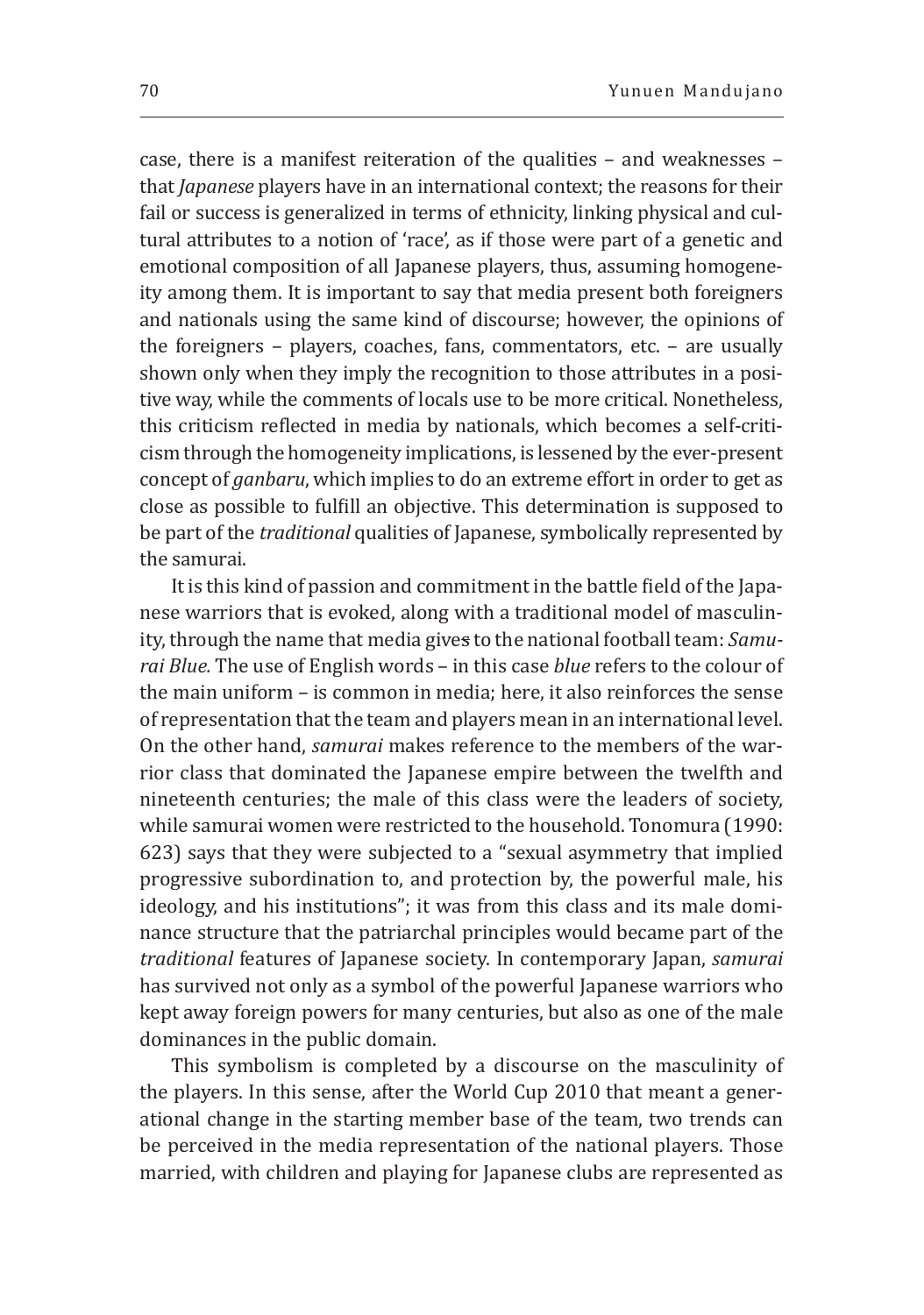family men, hardworking, willing to make sacrifices in order to 'fight' for the honor of their team and their country in the field; at the same time, they are presented as living in small, but comfortable houses, having all the last generation gadgets and a car of Japanese brand, in other words, they appear to have a life style that is not significantly different to that of the hypothetical average Japanese citizen; they keep a relatively low public profile in contents not related to football. These images are consistent with the set of values related to the *salaryman.* 

Alternatively, the players whose media persona is built to attract a wider audience are fully incorporated in the *tarento* system. These are mostly those who are single, play for European clubs, and are praised in media not only for their abilities and achievements in their sport, but also for arguably being *attractive men.* To this symbolic construction that seems far from that of the samurai or the *salaryman,* a discourse related to *Japaneseness* is added. These players are continuously presented valuing and following a vertical structure in their teams and in their social interactions inside Japan, expressing their wish to have a traditional family, explicitly or implicitly declaring their preference for having a typical Japanese wife, expressing their pride for being Japanese and keeping their Japanese customs alive even in a foreign country, and supporting social projects in favour of their country.

In this way, the ideological elements about the national identity and pride along a traditional masculinity are inserted in the media representations of the players of the national football team, resulting in a mix discourse about *Japaneseness* and masculinity, which implies the centrality of men in the nation. However, the rigid set of paternalist and nationalist values is lessened by the insertion of features that appeal to the contemporary consumer society.

### **Conclusion**

Half a century ago, in the middle of a period of accelerated industrialization, *nihonjinron* spread the idea that the successful recovery Japan had after the devastation suffered in the Pacific War was directly related to the unique features of the paternalist Japanese society, having the stoic and hardworking *salaryman* as the key for the economic miracle. At the beginning of the twentieth first century, the situation was very different. There was a long economic recession and society seemed to lack the abilities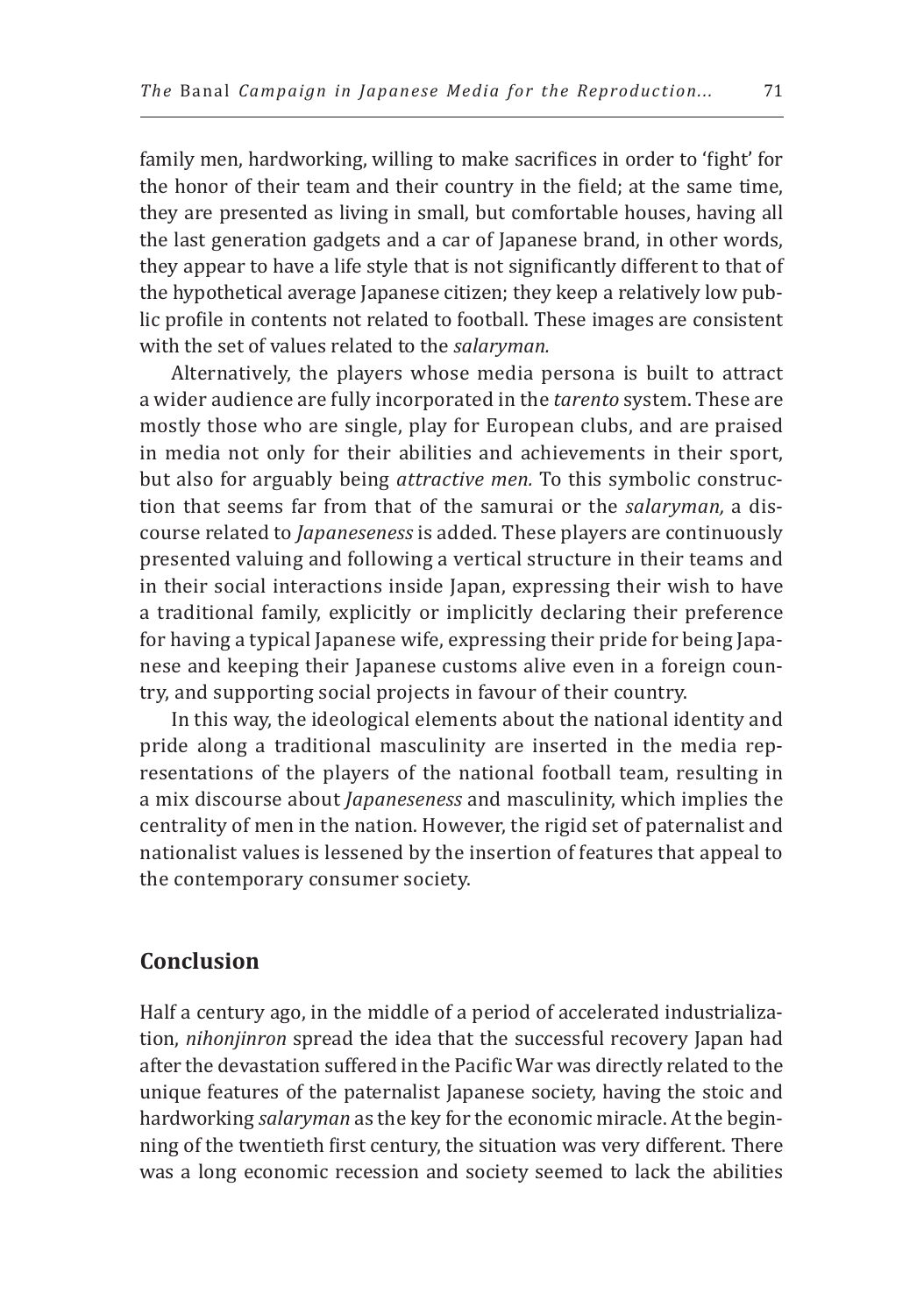previously celebrated to recover. The power elites began to take measures to exploit the popularity of national pop culture in foreign lands in order to boost the economy through a higher value of Japan brand around the world and, locally, by the promotion of a renewed pride in the traditional culture and values. The disaster of 2011 was a turning point in the focus of the policies related to the Japanese cultural promotion; these became more intense, more ideological and more preoccupied with the campaign at the national level.

Considering Billig's (1995) notions, it is possible to argue that Japanese people have been exposed since then to constant *flags* about their national identity. Everywhere, national features central in the *nihonjinron* discourse began to be *represented* in a new and attractive wrapping that is no longer a genre of literature disputing 'theories' on the Japanese; quite the opposite, this time, the medium lacks the intellectual aura and its appeal derives from its mundane and shallow look. Just as meaningful is the tendency of presenting those flags along others that support the reproduction of a traditional masculinity model, based on the hard work and full commitment to the national aims. This representation of national identity in media through contents that are supposedly banal – as football and entertainment – developed parallel to a rise in a new nationalism wave in the political level, which has affected diplomatic relations with China and South and North Korea<sup>8</sup>.

The discourses are not the same. The 'new' nationalism does not pay attention to cultural aspects of the national identity; it has specific political, economic and military aims. Nonetheless, the arguably positive and pacifistic media campaign officially aimed at the reinforcement of Japanese identity for economic goals, should not be seen as disarticulated from the political and military objectives that have been diverting the minds of right-wing leaders for the last two decades. Even if the official position of Japan is that of a pacifist nation, the potential for the convergence, in a moment of crisis, of the elevation of the *patriotic* sentiment among people with the high appraisal on the men devoted to their social and national duties, may result in the popular support for an aggressive action led by the government towards other states, particularly if this is done in the name of protecting the unique and treasured qualities of Japanese. This is the reason why Billig (1995) identifies banal nationalism as the *most dangerous* form of nationalism.

<sup>8</sup> See Blanchard (2013), Itoh (2001), Marquand (2006), Matthews (2003), Ozawa (2013), Suh (2005).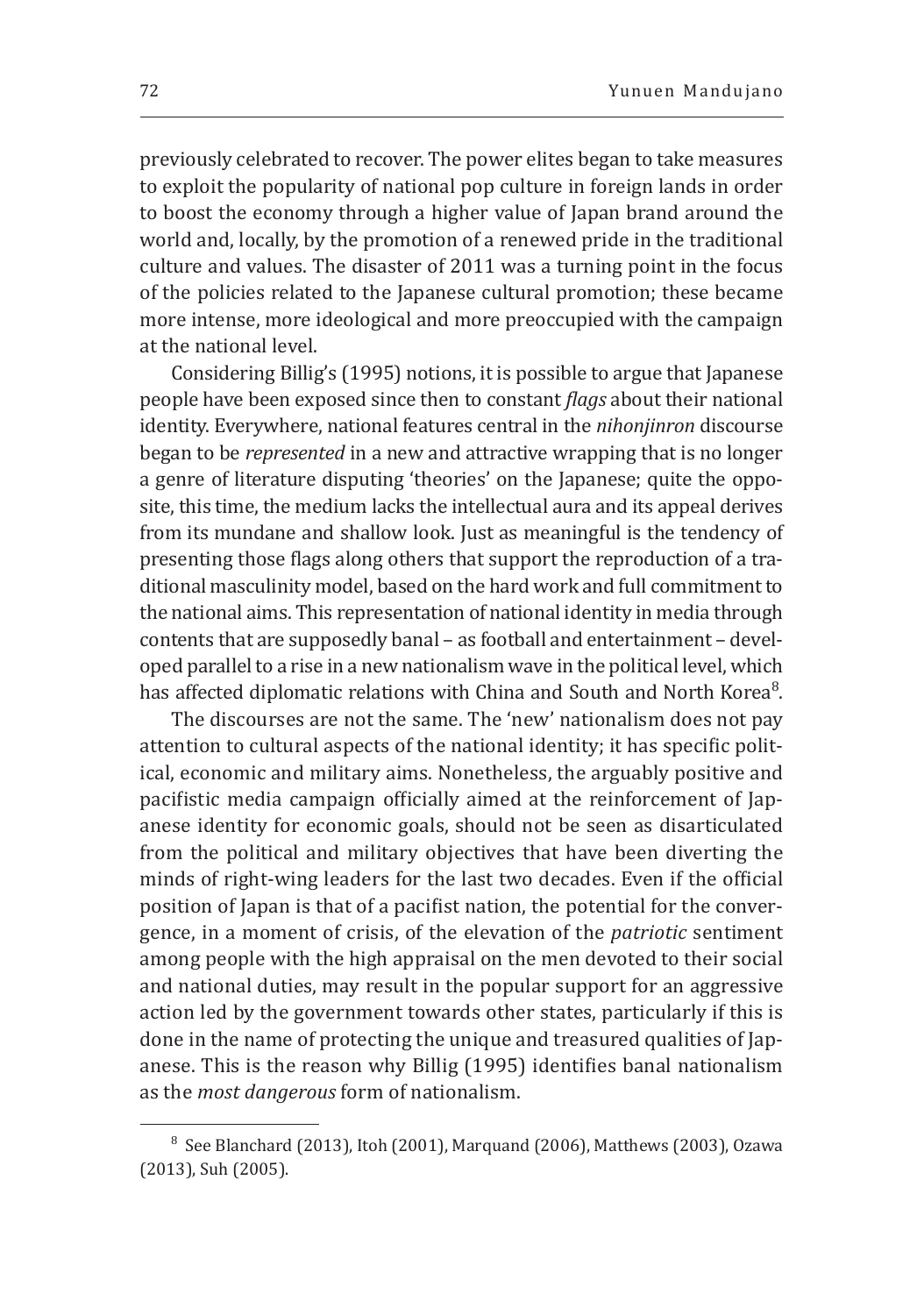#### Bibliography

- Aoyagi H. (2005), *Islands of eight million smiles. Idol Performance and Symbolic Production in Contemporary Japan*, Cambridge: Harvard University Asia Center.
- Arashi (2011), *Nippon no Arashi Poketto-ban [Arashi of Japan Pocket Edition]*, Tokyo: M.Co.
- Befu H. (2001), *Hegemony of Homogeneity. An Anthropological Analysis of Nihonjinron*, Melbourne: Trans Pacific Press.
- Billig M. (1995), *Banal Nationalism*, London: SAGE Publications.
- Blanchard B. (2013, May 1), *China says U.S. should watch Japanese nationalism*, retrieved May 1, 2013, from Reuters: http://www.reuters.com/article/2013/05/01/us-china-usa-japan-idUSBRE9400CN20130501
- Boyle R. & Haynes R. (2009), *Power Play: Sport, the Media and Popular Culture*, Edinburgh: Edinburgh University Press.
- Cabinet Office Government of Japan (2010, June 18), *The New Growth Strategy Blueprint for Revitalizing Japan*, retrieved May 2, 2013, from Cabinet Office Home Page: http://www.meti.go.jp/english/policy/economy/growth/report20100618.pdf
- Cool Japan Advisory Council (2011, May 12), *Creating a New Japan. Tying Together 'Culture and Industry' and 'Japan and the World'*, retrieved March 2, 2013, from METI Ministry of Economy, Trade and Industry: http://www.meti.go.jp/english/ press/2011/pdf/0512\_02b.pdf
- Darling-Wolf F. (2004), "SMAP, Sex, and Masculinity: Constructing the Perfect Female Fantasy in Japanese Popular Music", *Popular Music and Society*, 27 (3), pp. 357– 370.
- Galbraith P. W. & Karlin J. (2012), "Introduction: The Mirror of Idols and Celebrity", in: P. W. Galbraith & J. Karlin", *Idols and Celebrity in Japanese Media Culture*, London: Palgrave Macmillan, pp. 1–34.
- Hobsbawm E. (2000), "Introduction: Inventing Traditions", in: E. Hobsbawm & T. Ranger, *The Invention of Tradition*, Cambridge: Cambridge University Press, pp. 1–14.
- Hongo J. (2007, July 17), *Hinomaru, 'Kimigayo' Express Conflicts Both Past and Future*, Retrieved May 2, 2013, from The Japan Times Beta: ttp://www.japantimes.co.jp/ news/2007/07/17/news/hinomaru-kimigayo-express-conflicts-both-past-andfuture/
- Horne J. & Bleakley D. (2002), "Japan in the World of Football", in: J. Horne & W. Manzenreiter, *Japan, Korea and the 2002 World Cup*, New York: Routledge, pp. 121–130.
- Horne J. & Manzenreiter W. (2006), "An Introduction to the Sociology of Sports Mega- -Events", *The Sociological Review*, 54 (S2), pp. 1–24.
- Horne J. & Manzenreiter W. (2002), "The World Cup and Television Football", in: J. M. Horne, *Japan, Korea and the 2002 World Cup*, New York: Routledge, pp. 195–212.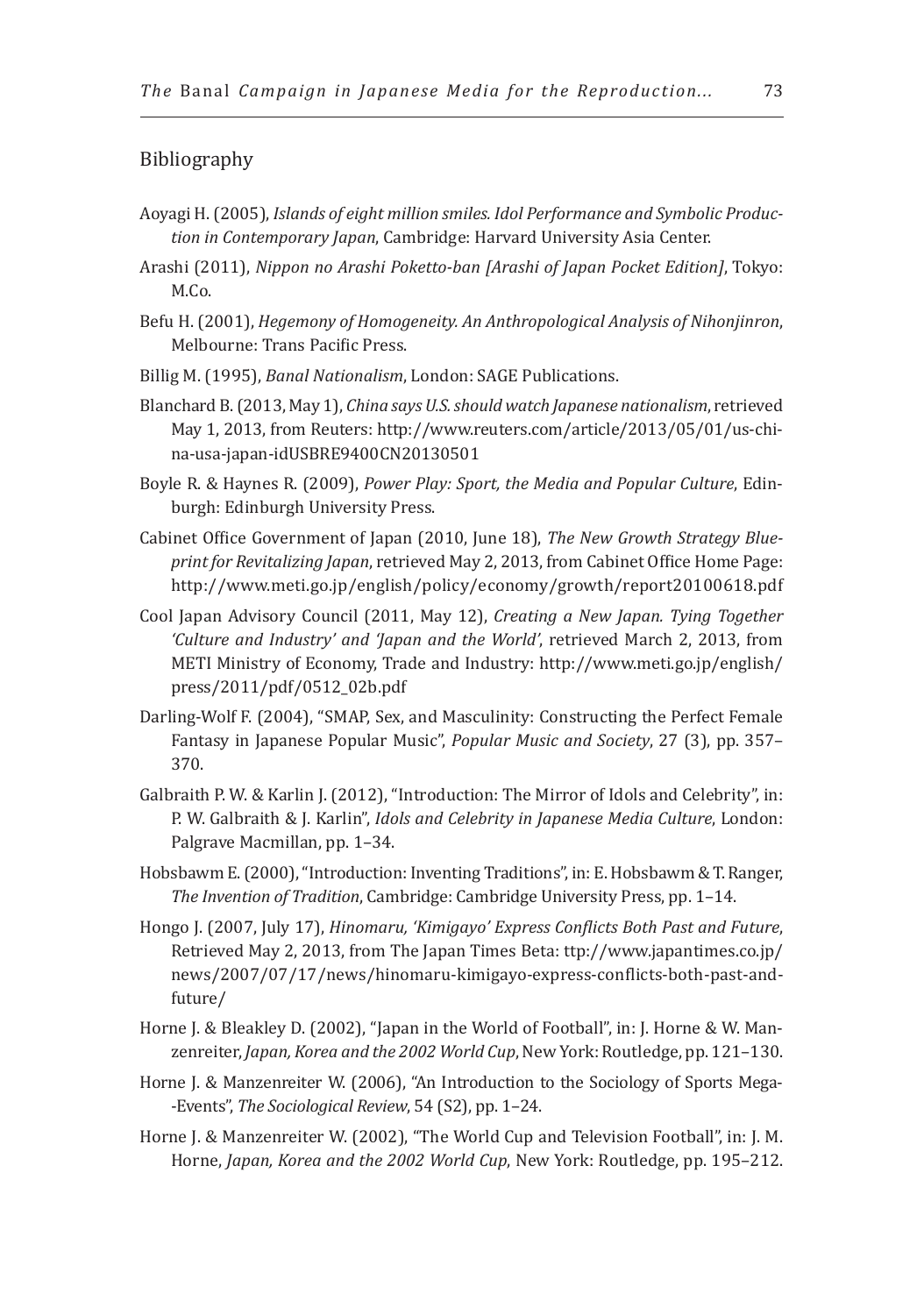- Iida Y. (2004), *Beyond the 'Feminisation' of Culture and Masculinity: The Crisis of Masculinity and Possibilities of the 'Feminine' in Contemporary Japanese Youth Culture*, retrieved November 5, 2009, from Canadian Association of Cultural Studies Web site: http://www.culturalstudies.ca/
- Iida Y. (2002), *Rethinking Identity in Modern Japan: Nationalism as Aesthetics*, London: Routledge.
- Itoh M. (2001, July), *Japan's Neo-Nationalism: The Role of the Hinomaro and Kimigayo Legislation*, retrieved May 2, 2013, from Japan Policy Research Institute, Working Paper, 79: from http://www.jpri.org/publications/workingpapers/wp79.html
- Japan Airlines (2010, September 4), *Tokubetsu tosōki 'Jal Arashi JET' ga shūkō [The special coated plane 'JAL Arashi JET' goes in commission!]*, retrieved April 1, 2013, from Japan Airlines: http://press.jal.co.jp/ja/release/201009/001620.html
- Kankō Keizai Shimbun (2010, April 17), *Hōnichi kankō PR ni Arashi Kiyō [Appointment of Arashi for the tourism promotion 'Visit Japan']*, retrieved March 28, 2013, from Kankō Keizai Shimbun: http://www.kankokeizai.com/backnumber/10/04\_17/ kanko\_gyosei.html
- Kankōchō (2010c, April 22), *'Kankō Promotion in Haneda Kūkō' no Jisshi dantai ga Kettei! [The association for the enactment of 'Tourism Promotion in the Airport of Haneda' is decided!]*, retrieved April 25, 2011, from Kankōchō: http://www.mlit. go.jp/kankocho/news05\_000059.html
- Kankōchō (2011a, November 3), *Arashi no minnasan kara hisaichi no kanko no saisei no tameni kifukin ga okuraremashita [Arashi gaved a donation to rehabilitate the tourism spots in the disaster zones]*, retrieved January 25, 2013, from Kankōchō: http://www.mlit.go.jp/kankocho/news08\_000093.html
- Kankōchō (2010b, April 8), *Arashi x Kankōchō 'Kankō Rikoku Navigator' to shite Arashi*  wo Kiyō [Arashi x Agency of Tourism, the appointment of Arashi as 'Japanese Tour*ism Promotion Representative']*, retrieved April 25, 2011, from Kankōchō: http:// www.mlit.go.jp/kankocho/en/news01\_000038.html
- Kankōchō (2011b, July 11), *Gaikō no saizensen iikura kōkan yori Arashi kara, sekai he todoke Nippon no kokoro message film 'Message from Japan' honjitsu kara zensekai 133 kakoku chiiki de dōji [A video message to send Japanese spirit]*, retrieved August 18, 2012, from Kankōchō: http://www.mlit.go.jp/kankocho/topics08\_000065.html
- Kankōchō (2010a, April 1), *Japan. Endless Discovery*, retrieved August 31, 2013, from Kankōchō: http://www.mlit.go.jp/kankocho/about/jed\_logo.html
- Kankōchō (2010d, September 1), *Kankō Rikoku Kyōiku ni shisuru tosho no sōfu to gakkō ni okeru sono katsuyō ni tsuite [Concerning the sending of books to contribute to the education designed to make the country a tourism destination and its use in school]*, retrieved April 25, 2011, from Kankōchō: http://www.mlit.go.jp/common/000124160.pdf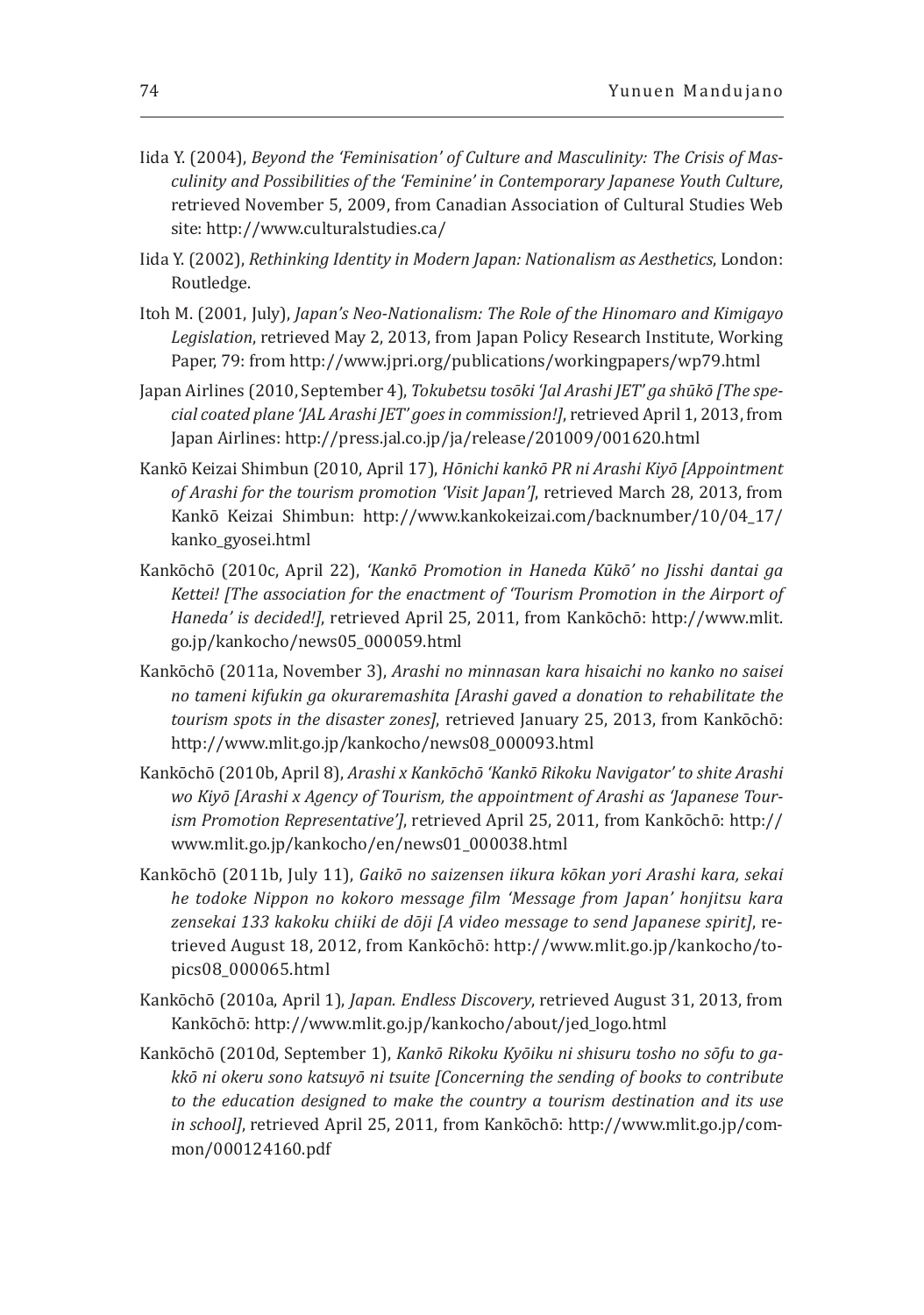- Kankōchō (2010e, September 10), *Kankō Rikoku Navigator Arashi no minnasan ni yoru tosho 'Nippon no Arashi' no zenkoku no shō, chū, kōtōgakkō he no kizō he no kōryoku [Arashi, Japanese Tourism Promotion Representative, collaborate to donate to elementary, middle and high schools]*, retrieved April 25, 2011, from Kankōchō: http://www.mlit.go.jp/kankocho/news08\_000048.html
- Keizai Sangyōshō (2010, June 8), *Cool Japan Shitsuno Secchi ni tsuite [About the establishment of the Office of Cool Japan]*, retrieved April 3, 2012, from Keizai Sangyōshō: http://www.meti.go.jp/policy/mono\_info\_service/mono/creative/index.htm
- Keizai Sangyōshō (2010, June 8), *Cool Japan Shitsuno Secchi ni tsuite [About the establishment of the Office of Cool Japan]*, retrieved April 3, 2012, from Keisai Sangyōshō: http://www.meti.go.jp/policy/mono\_info\_service/mono/creative/index.htm
- Kimura M. (2012, September), "Arashi-ryu Global katsudō, sono kangaekata". *Nikkei Entertainment*, pp. 70–80.
- Lukács G. (2010), *Scripted Affects, Branded Selves: Television, Subjectivity, and Capitalism in 1990s Japan*, Durham: Duke University Press.
- Mandujano Y. (2014a), "Flagging the National Identity, Reinforcing Japaneseness. The Case of the National Idols Pre- and Post-2011", *Electronic Journal of Contemporary Japanese Studies*, 14 (1), Article 3.
- Mandujano Y. (2014b), "Japanese Media Ideologies Behind The National Football Teams. Representing Japan and Portraying Archetypes of Men and Women", *Electronic Journal of Contemporary Japanese Studies*, 14 (1), Discussion Paper 2.
- Mandujano Y. (2013), "The Politics of Selling Culture and Branding the National in Contemporary Japan: Economic Goals, Soft-Power and Reinforcement of the National Pride", *The Scientific Journal of Humanistic Studies*, 5 (9), pp. 31–41.
- Manzenreiter W. & Horne J. (2002), "Global Governance in World Sport and the 2002 World CupKorea/Japan", in: J. Horne & W. Manzenreiter, *Japan, Korea and the 2002 World Cup*, New York: Routledge, pp. 1–26.
- Marquand R. (2006), "In Japan, New Nationalism takes hold", *Christian Science Monitor*, 99 (23), pp. 1–4.
- Matthews E. A. (2003), "Japan's New Nationalism", *Foreign Affairs*, 82 (6), pp. 74–90.
- McGray D. (2002), "Japan's Gross National Cool", *Foreign Policy*, 130, pp. 44–54.
- Nakane C. (1973), *Japanese Society*, Middlesex: Penguin Books.
- Oguma E. (2002), *A Geneaology of 'Japanese' Self-images*, Melbourne: Trans Pacific Press.
- Oricon Style (2011, July 7), *Arashi 'Nippon no Arashi pokettoban' ga hatsubai yokka de 20 man koe kotoshi saikou no shukanuriage wo kiroku [The book of Arashi 'The Arashi of Japan pocket edition' sells more than 200000 in four days getting this year record of higher weekly sales]*, retrieved March 20, 2013, from Oricon Style: http:// www.oricon.co.jp/news/ranking/88340/full/